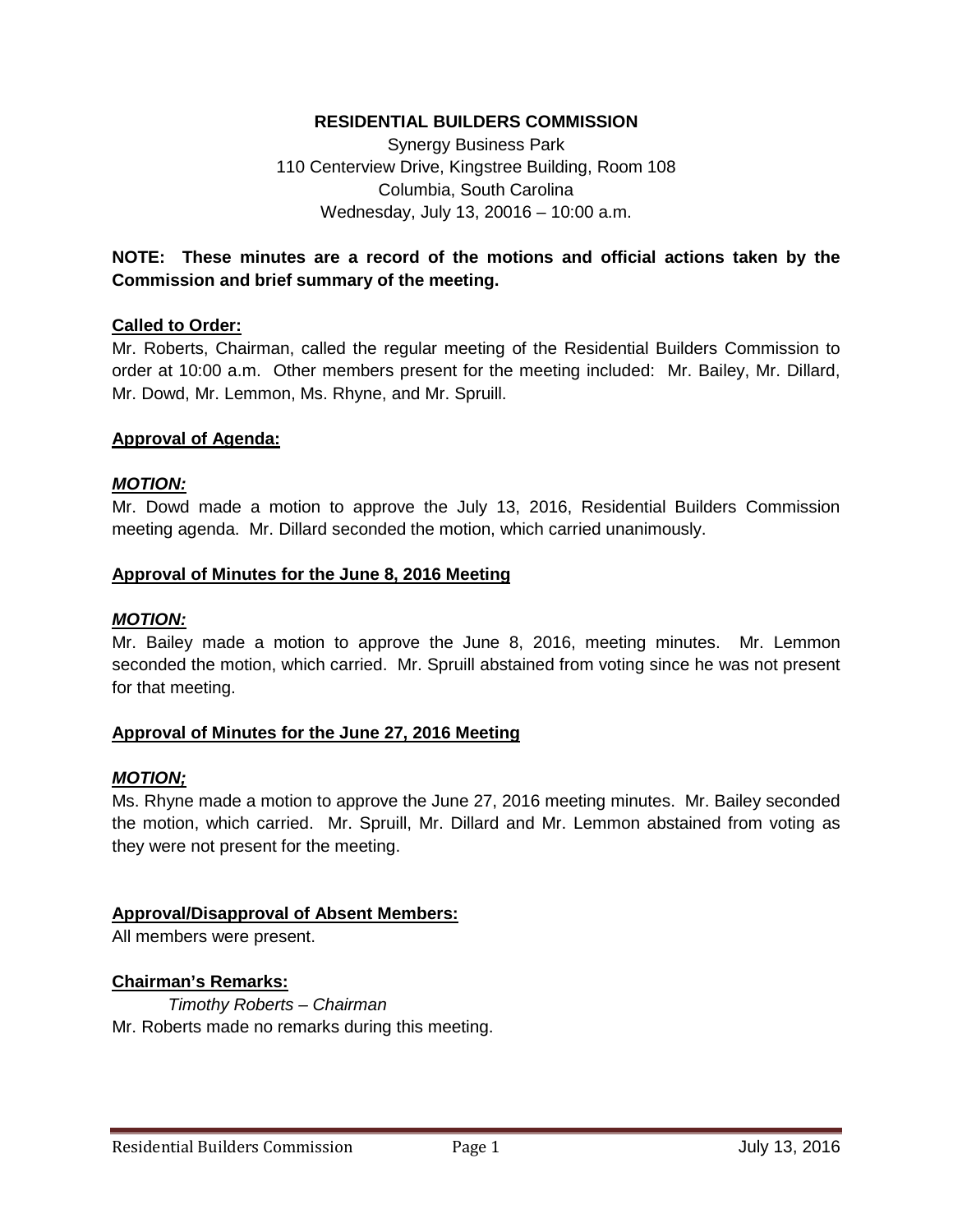# **Reinstatement:**

### *James Wilson*

The Commission held a Reinstatement Application Review Hearing regarding Mr. James Wilson. Mr. Wilson appeared before the Commission to present testimony along with his attorney Mr. Nathaniel Robertson, Esq.

### *MOTION:*

Mr. Bailey made a motion to reinstate Mr. Wilson's license pending the outcome of the appeal. If Mr. Wilson loses his appeal his license will be suspended. Ms. Rhyne seconded the motion, which carried unanimously.

### *Ronnie Thomas*

The Commission held a Reinstatement Application Review Hearing regarding Mr. Ronnie Thomas. Mr. Thomas appeared before the Commission to present testimony and he waived his right to counsel.

Mr. Bailey recused himself from participating and voting in this matter as he was the hearing officer in this matter. He left the meeting at this time.

### *MOTION:*

Mr. Dillard moved to reinstate Mr. Thomas's license. Ms. Rhyne seconded the motion, which carried unanimously.

Mr. Bailey returned to the meeting at this time.

### **Application Reviews:**

### **Initial:**

### *Frank Pampanelli*

The Commission held an Application Review Hearing regarding Mr. Frank Pampanelli. Mr. Pampanelli appeared before the Commission to present testimony and he waived his right to counsel.

### *MOTION:*

Mr. Bailey made a motion to allow Mr. Pampanelli to stand for the exam. Mr. Dillard seconded the motion, which carried unanimously.

### *Milton Posada*

The Commission held a Reinstatement Application Review Hearing regarding Mr. Milton Posada. Mr. Posada appeared before the Commission to present testimony, along with his attorney Mr. Paul Degenhart, Esq.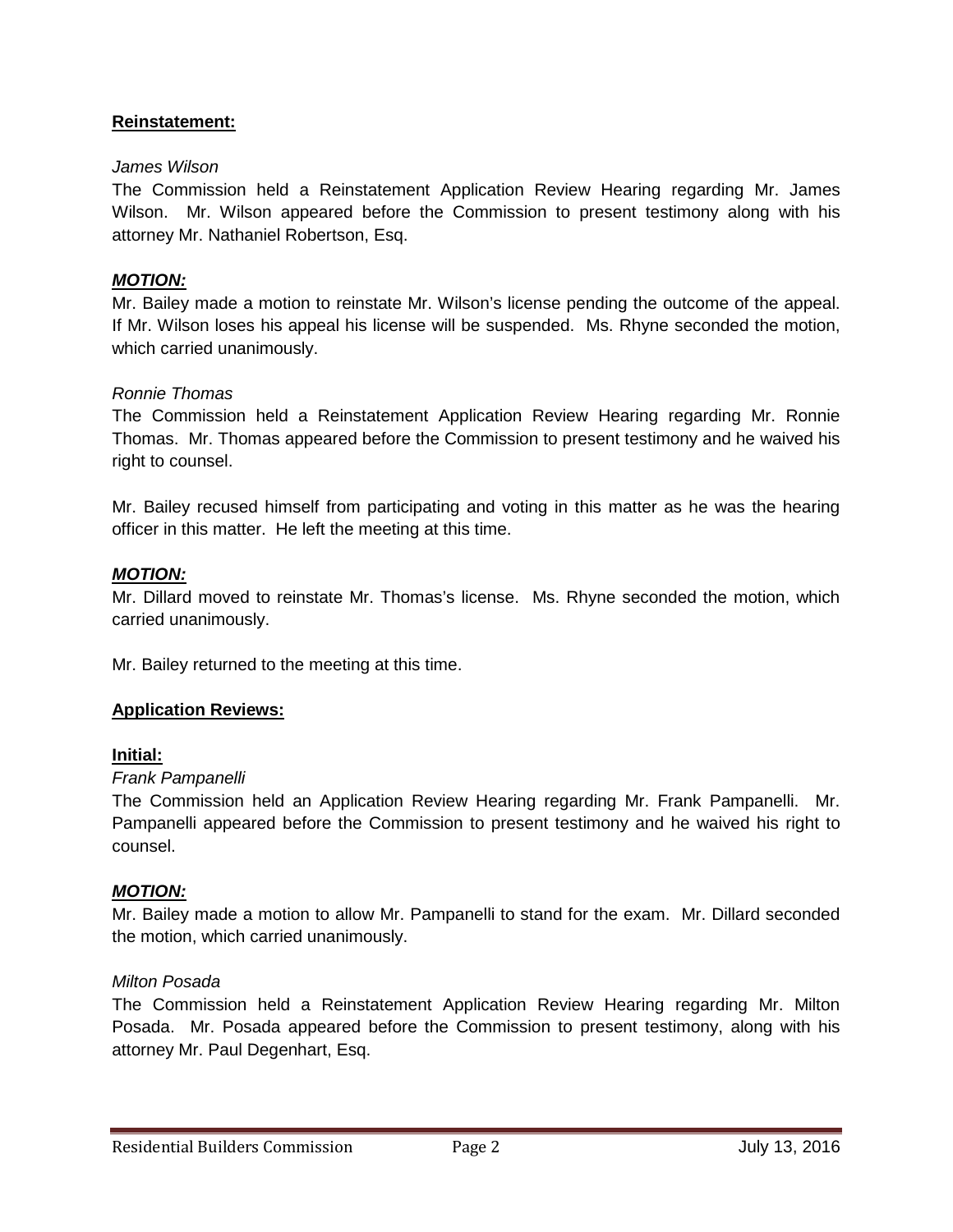## *MOTION:*

Mr. Dowd made a motion to reinstate Mr. Posada's registration with the condition that he complies with the new agreement with Ohio Casualty. Mr. Bailey seconded the motion, which carried unanimously.

### *Ernie Cooper, Sr.*

The Commission held an Application Review Hearing regarding Mr. Ernie Cooper, Sr. Mr. Cooper appeared before the Commission to present testimony and he waived his right to counsel.

### *MOTION:*

Mr. Bailey made a motion to allow Mr. Cooper to sit for the exam. Ms. Rhyne seconded the motion, which carried unanimously.

### *Martin Barr*

The Commission held an Application Review Hearing regarding Mr. Martin Barr. Mr. Barr appeared before the Commission to present testimony and he waived his right to counsel.

### *MOTION:*

Mr. Dowd made a motion to allow Mr. Barr to sit for the electrical exam. Mr. Dillard seconded the motion, which carried unanimously.

### *Ryan Prusaczyk*

The Commission held an Application Review Hearing regarding Mr. Ryan Prusaczyk. Mr. Prusaczyk appeared before the Commission to present testimony and he waived his right to counsel.

### *MOTION:*

Mr. Dowd made a motion to allow Mr. Prusaczyk to stand for the exam. Mr. Dillard seconded the motion, which carried unanimously.

### *Jason Wentzel*

The Commission held an Application Review Hearing regarding Mr. Jason Wentzel. Mr. Wentzel appeared before the Commission to present testimony and he waived his right to counsel.

### *MOTION:*

Mr. Dillard made a motion to allow Mr. Wentzel to stand for the exam. Mr. Lemmon seconded the motion, which did not carry unanimously. Mr. Bailey opposed.

### *Gerald Cobb*

The Commission held an Application Review Hearing regarding Mr. Gerald Cobb. Mr. Cobb appeared before the Commission to present testimony and he waived his right to counsel.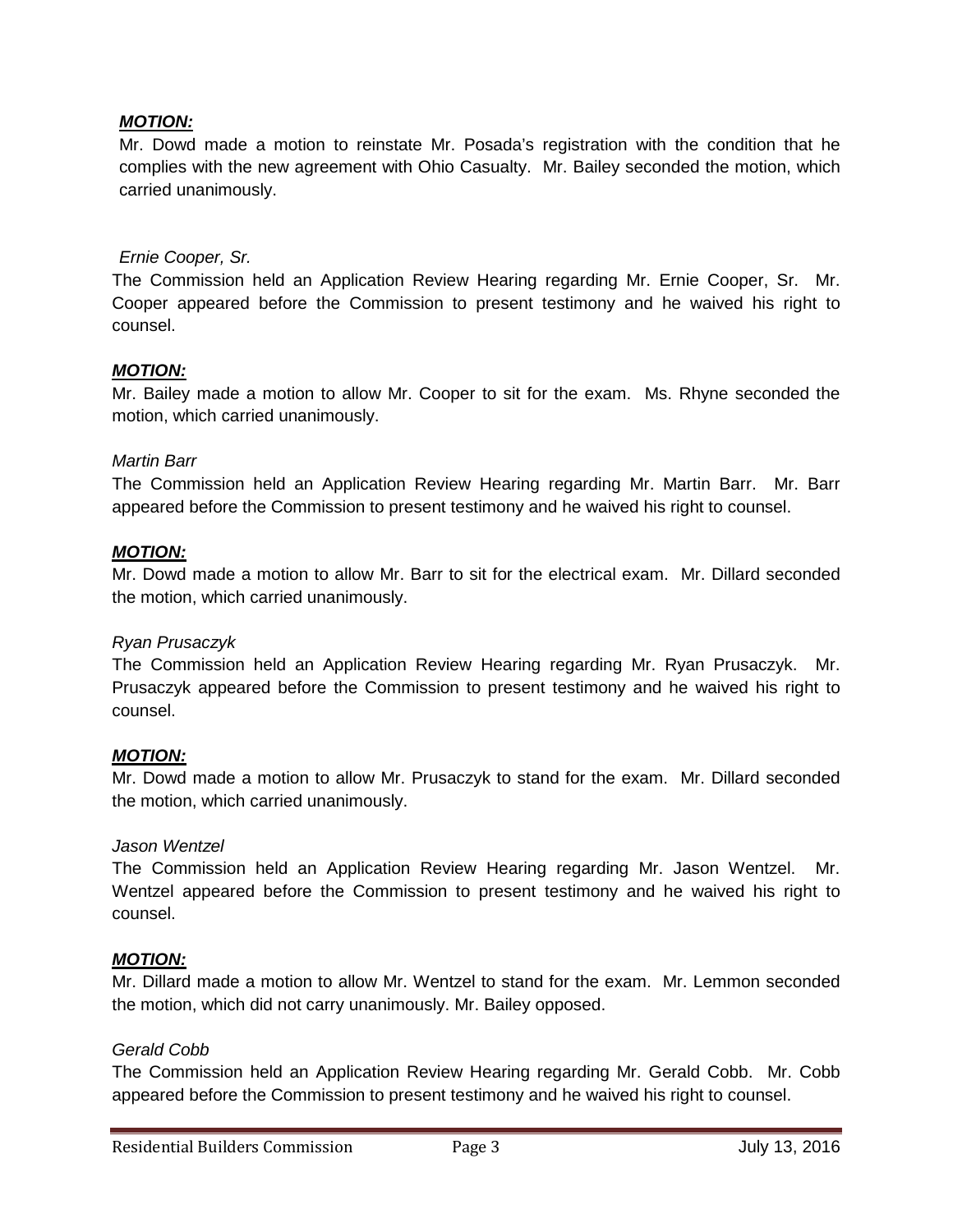# *MOTION:*

Mr. Bailey made a motion to allow Mr. Cobb to sit for the exam. Mr. Dillard seconded the motion, which carried unanimously.

# *David Ussery*

The Commission held an Application Review Hearing regarding Mr. David Ussery. Mr. Ussery appeared before the Commission to present testimony and he waived his right to counsel.

### *MOTION:*

Mr. Bailey made a motion to allow Mr. Ussery to sit for the exam. Ms. Rhyne seconded the motion, which carried unanimously.

### *Yajaira Surrett*

The initial licensure hearing for Mr. Surrett will be rescheduled for a later date.

### *James Witherspoon*

The Commission held an Application Review Hearing regarding Mr. James Witherspoon. Mr. Witherspoon appeared before the Commission to present testimony and he waived his right to counsel.

### *MOTION:*

Ms. Rhyne made a motion to allow Mr. Witherspoon to stand the exam. Mr. Dillard seconded the motion, which carried unanimously.

### *Kenneth C. Edward*

The Commission held an Application Review Hearing regarding Mr. Kenneth C. Edward. Mr. Edward appeared before the Commission to present testimony, along with a Witness Mr. Thomas Doolittle and he waived his right to counsel.

### *MOTION:*

Mr. Dowd made a motion to allow Mr. Edward to get his specialty registration. Mr. Lemmon seconded the motion, which carried unanimously.

*Sammy T. Best* Mr. Best did not appear during this meeting.

### *Eric Yoder*

The Commission held an Application Review Hearing regarding Mr. Eric Yoder. Mr. Yoder appeared before the Commission to present testimony and he waived his right to counsel.

### *MOTION:*

Mr. Bailey made a motion to allow Mr. Yoder to stand for the exam. Mr. Lemmon seconded the motion, which carried unanimously.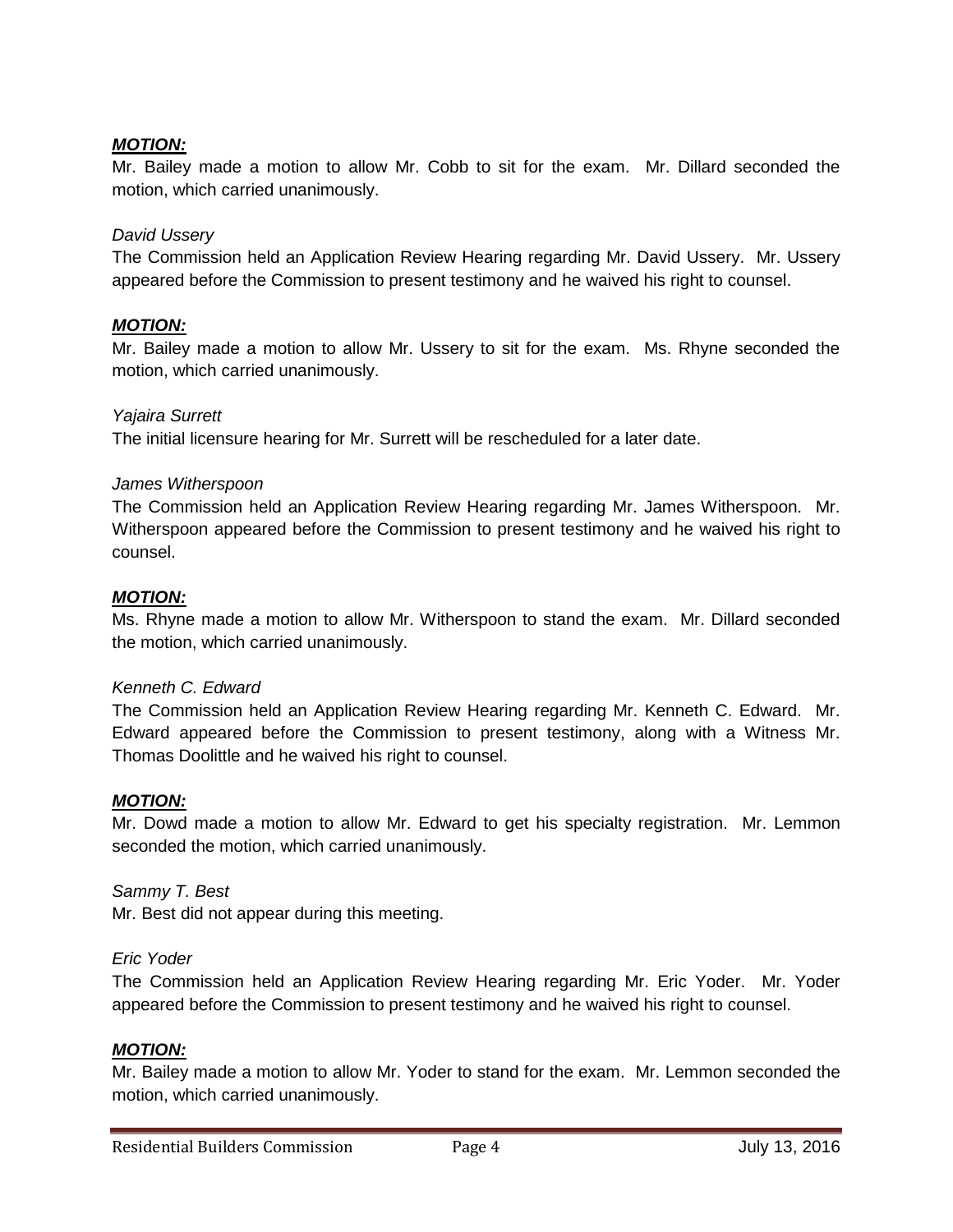# *Angela Sage*

The Commission held an Application Review Hearing regarding Ms. Angela Sage. Ms. Sage appeared before the Commission to present testimony and she waived her right to counsel.

### *MOTION:*

Mr. Bailey made a motion to approve Ms. Sage to sit for the South Carolina Business Management and Law Exam. Mr. Lemmon seconded the motion, which carried unanimously.

### *Harry Simmons*

The Commission held an Application Review Hearing regarding Mr. Harry Simmons. Mr. Simmons appeared before the Commission to present testimony.

### *MOTION:*

Mr. Bailey made a motion to Mr. Simmons specialty registration with the stipulation he carry a \$5,000.00 bond. Mr. Dowd seconded the motion, which carried unanimously.

### **Renewal:**

*Christopher Bedson* The renewal licensure hearing for Mr. Bedson will be rescheduled for a later date.

### **Review of Hearing Officer Recommendations**

*Donell Martin Case #2014-427 (HO Roberts)*

Mr. Roberts recused himself from participating in the discussion and voting in this matter as he was the hearing officer. He turned the meeting over to Mr. Bailey and left the meeting room at this time.

Mr. Bailey assumed the chair at this time.

### *MOTION*

Mr. Dowd moved to accept the hearing officer's recommendation in this matter. Ms. Rhyne seconded the motion, which carried unanimously.

Mr. Roberts returned to the meeting at this time.

### *Antoine Iskandar Case #2014-327 (HO Curl) MOTION*

Mr. Bailey made a motion to accept the hearing officer's recommendation in this matter. Mr. Lemmon seconded the motion, which carried with a majority vote. Mr. Spruill voted nay.

# **Memorandum of Agreement**

*Alvin Hopper Case #2015-04 MOTION*